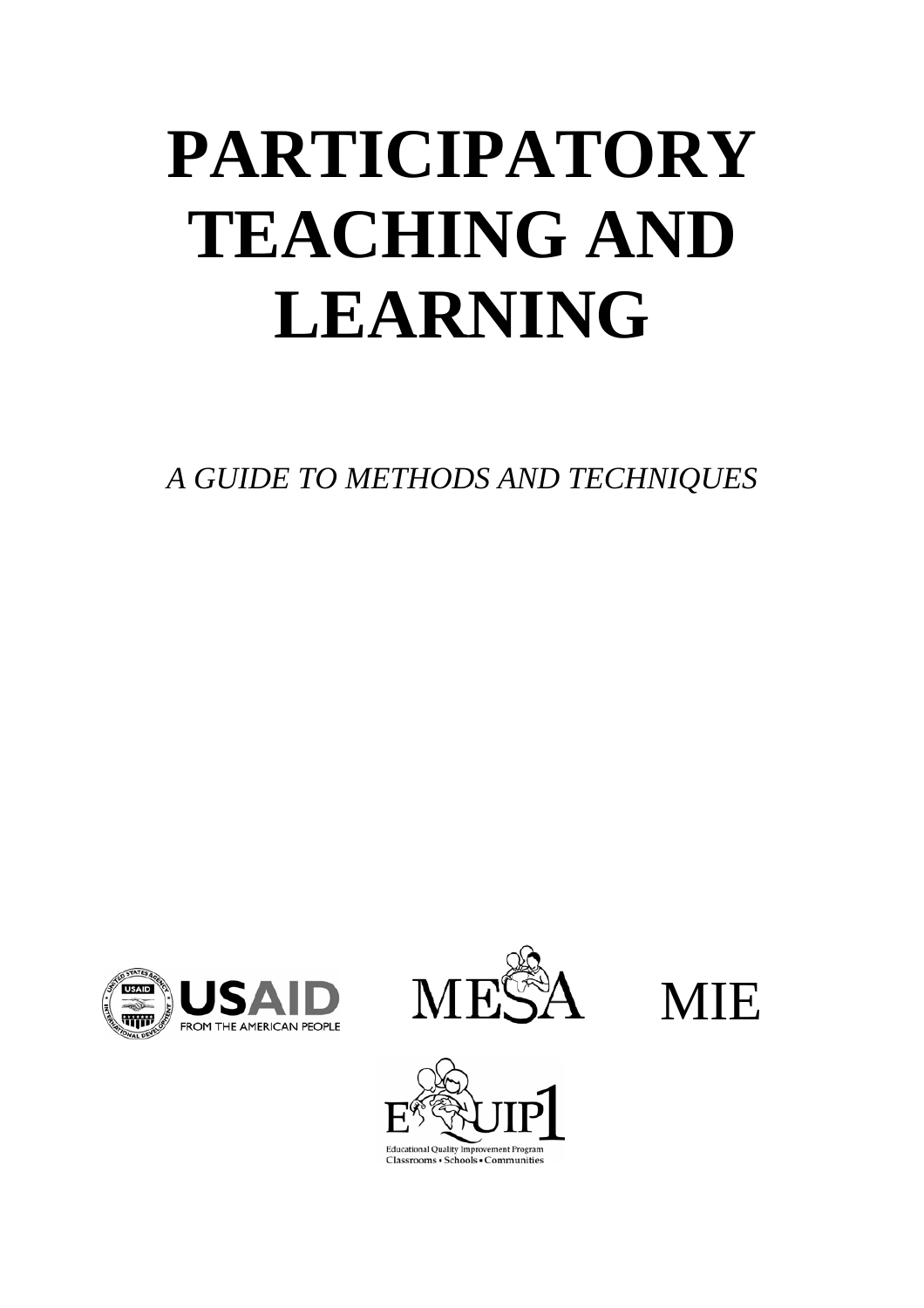Prepared and published by

Malawi Institute of Education PO Box 50 Domasi Malawi

Funded by USAID Malawi through EQUIP1 Malawi Education Support Activity (MESA) Contract No. / Leader Award No. GDG-A-00-03-00006-00 Associate Award No. 690-A-00-03-00189-00 Led by the American Institutes for Research (AIR) in collaboration with Save the Children, Creative Centre for Community Mobilization (CRECCOM) and the Malawi Institute of Education (MIE).

© Malawi Institute of Education 2004

**ISBN 99908-24-99-1** 

**Printed by Malawi Institute of Education**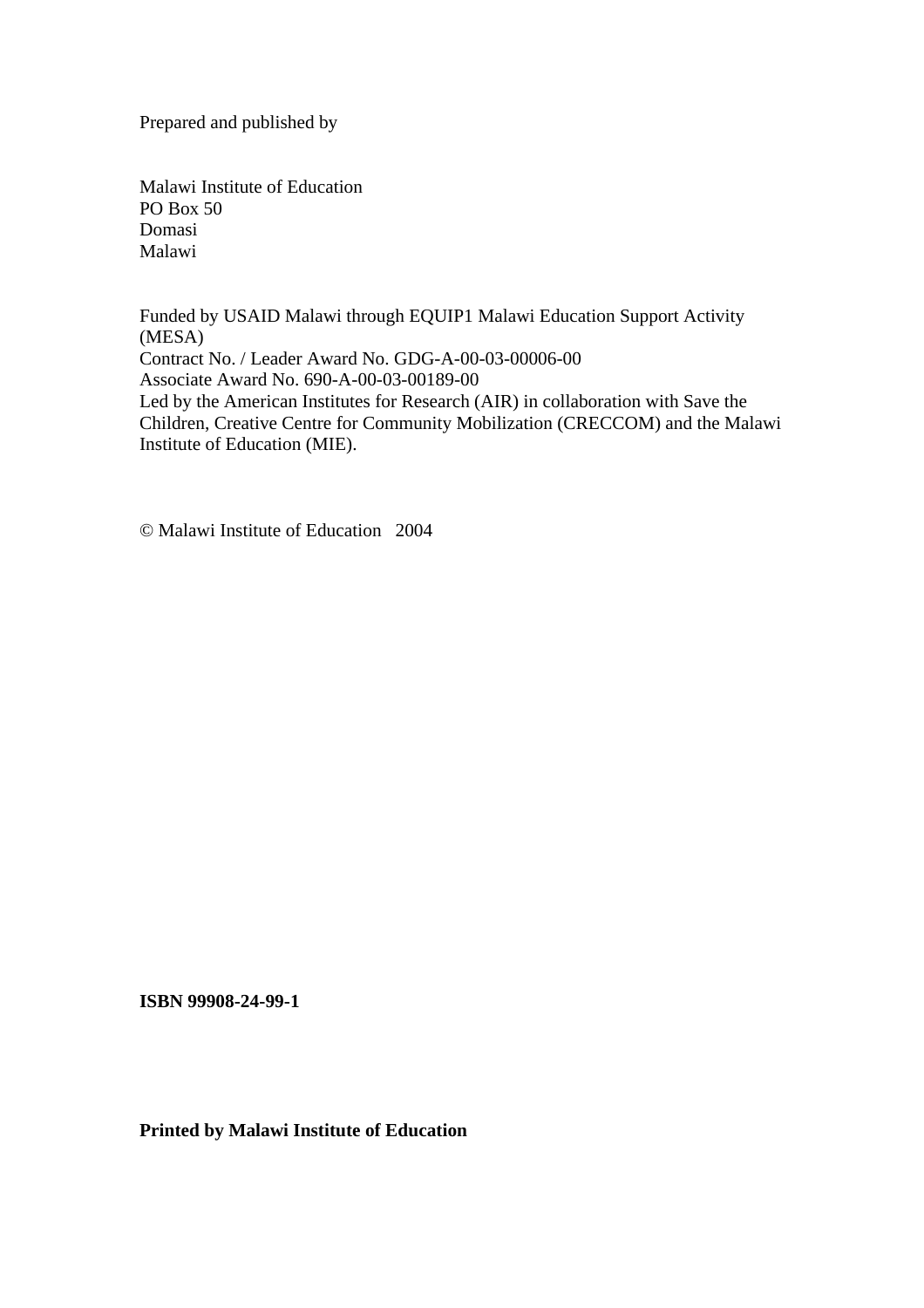## **Contents**

| Foreword                        |                |
|---------------------------------|----------------|
| Objectives of the booklet       |                |
| The lecture                     |                |
| <b>Drills and Practice</b>      | 3              |
| Question and answer             | $\overline{4}$ |
| Buzz groups                     | 5              |
| Discussion                      | 6              |
| <b>Brainstorming</b>            | 6              |
| Role play                       | 7              |
| Value clarification             | 8              |
| Future's wheels                 | 9              |
| Demonstration and practice      | 10             |
| Songs and <i>jingles</i>        | 11             |
| Games                           | 12             |
| Devil's advocate                | 12             |
| Case study                      | 13             |
| Debate                          | 14             |
| Field visits/educational visits | 14             |
| Reflection                      | 15             |
| Bibliography                    | 15             |
|                                 |                |

Acknowledgements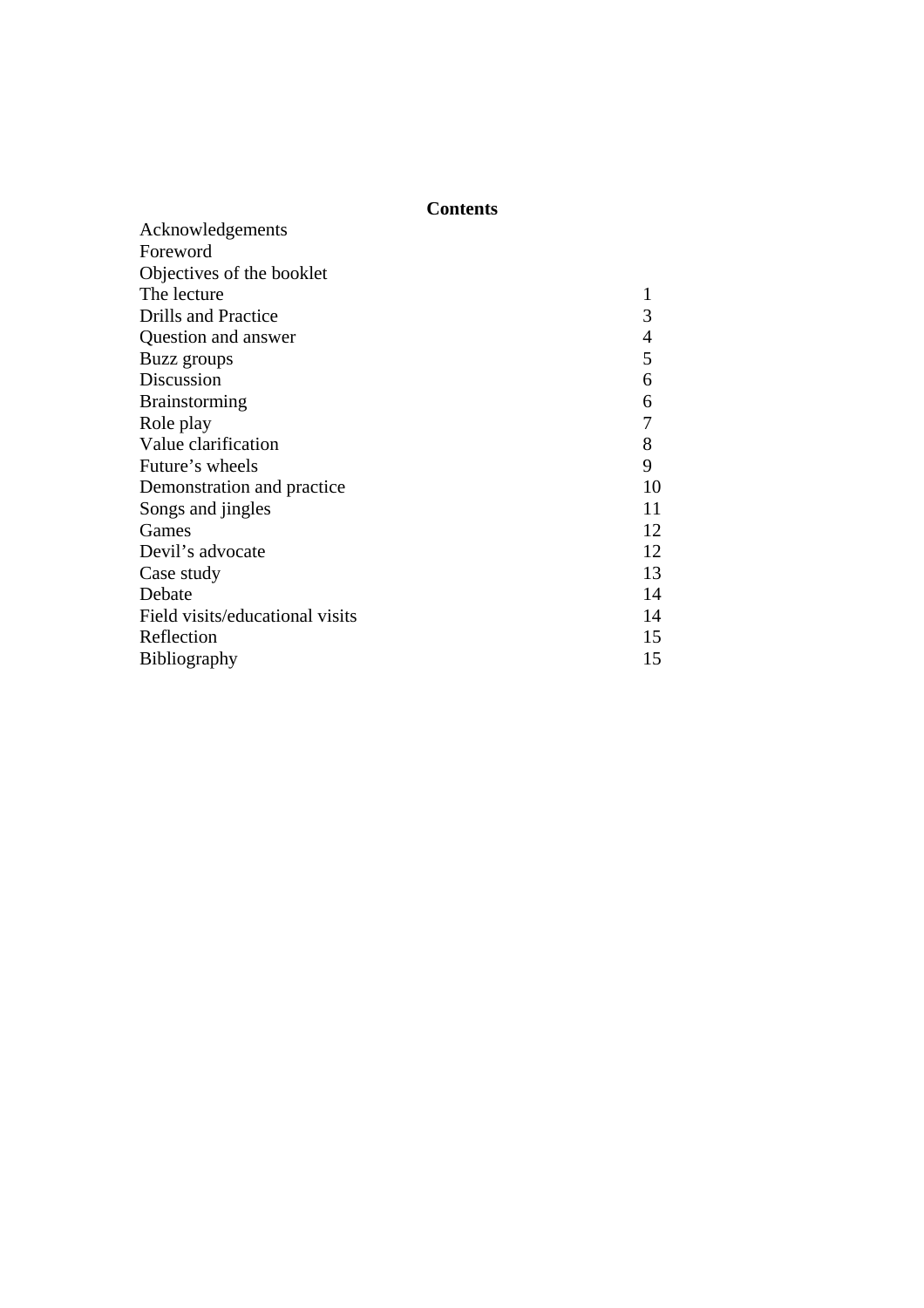#### **Acknowledgements**

Malawi Institute of Education is deeply indebted to a member of organisations and individuals that generously contributed to the development and production of this handbook. The Institute has the pleasure of acknowledging the financial support of USAID through American Institutes for Research (AIR) during the development as well as the printing of the handbook through the MESA initiative.

Simeon Mawindo, MESA Chief of Party, and Casandra Jesse, MESA Programme Manager, should be recognised for their encouragement and support during the development and production of the book. The entire staff, both professional and support, of the MESA implementing institutions (namely Save the Children, CRECCOM and MIE) were always supportive when called upon to help. To all of them, the Institute is deeply grateful.

The Institute is grateful to Ezekiel Kachisa for writing the first draft of the handbook. Master P Kalulu of Save the Children (US) and Elizabeth Selemani-Meke of Domasi College of Education deserve thanks for evaluating the handbook and providing many helpful insights. Jayne Matemba Bvumbwe of Malawi Institute of Education provided secretarial and typesetting services during the development and production of the booklet. The whole work of developing, evaluating and preparing the booklet for printing was coordinated by Max J Iphani of Malawi Institute of Education who also edited the booklet. Finally, the Institute is grateful to many other individuals too numerous to list but whose contributions were nonetheless invaluable.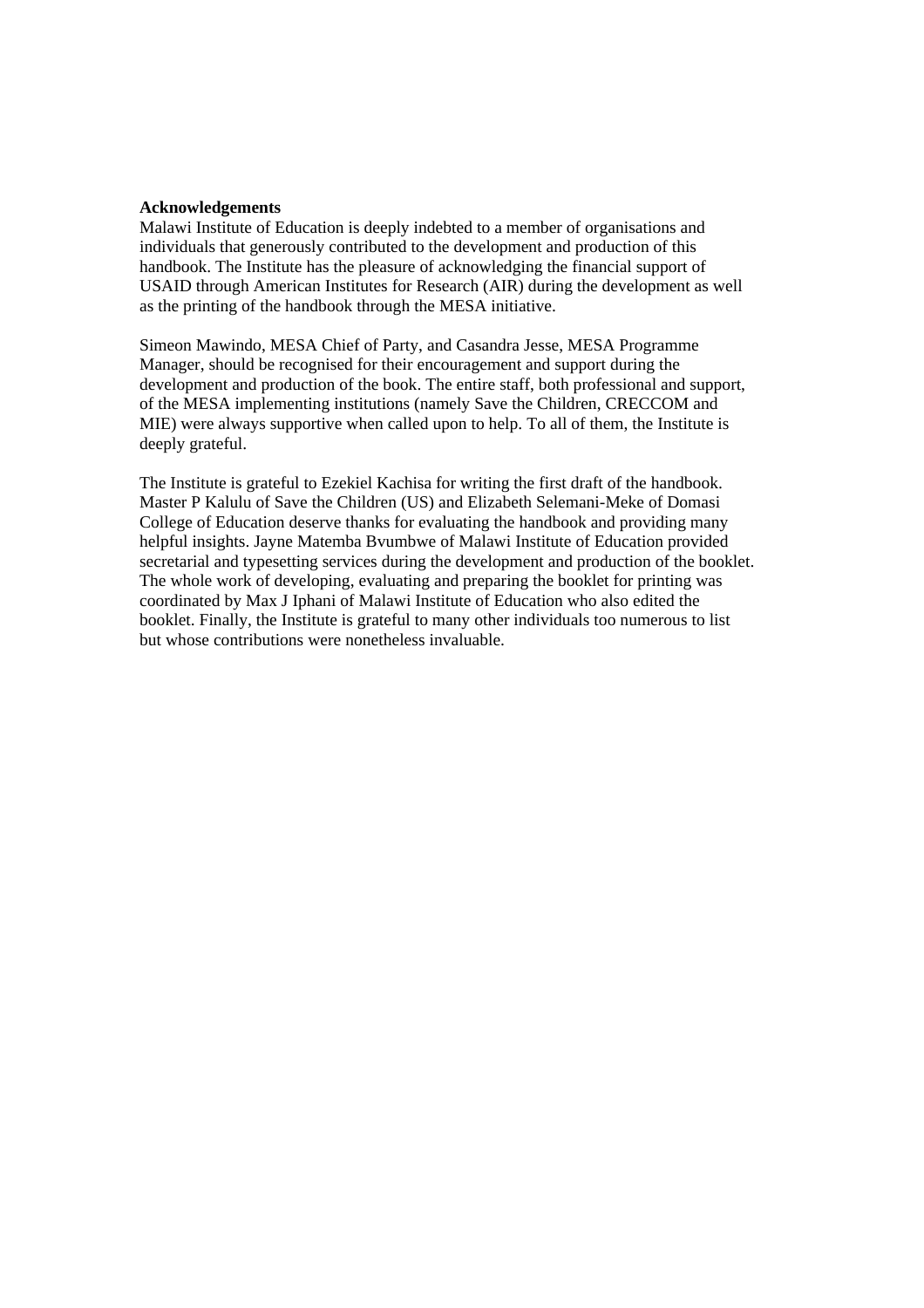#### **Foreword**

The quality of education depends, to a large extent, on the quality of teachers involved in its development and delivery. A quality teacher will acknowledge the needs and interests of the pupil, permit the pupil to learn at his/her own pace, encourage learning through doing and where necessary provide remedial and enrichment instruction among others. As such this booklet intends to update teachers with methods and techniques that will help them best realise these intentions. It exposes the teacher to several teaching methods and suggests ways through which they can be used to provide the best possible education for the pupils entrusted to his/her care.

However, it is important to note that learners are different and they learn through different ways. Therefore, there is no single method or technique on its own which can satisfy the learning needs of all the learners. In order to cater for the needs of all the learners, it is necessary for the teacher to vary the methods of teaching. In addition, teaching becomes more effective when an eclectic approach, ie combining several methods of teaching in one lesson, is adopted. As well as catering for the needs of a wider range of learners, the eclectic approach helps to overcome the problem of monotony and boredom which are probably the worst enemies of learning. Above all, teachers are encouraged to be resourceful and creative to use the methods and techniques suggested in this booklet in a way that best addresses their own situation.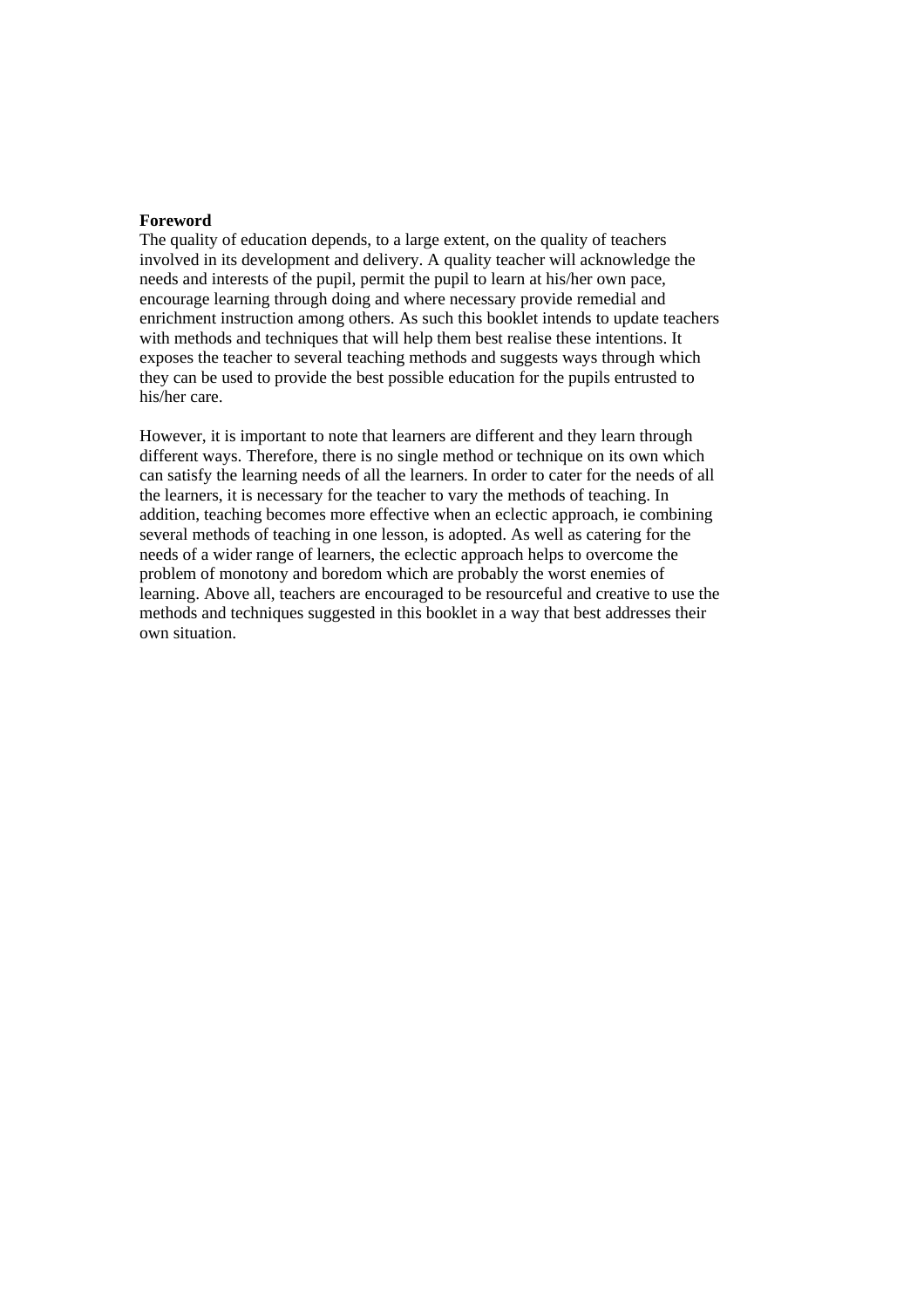## **TEACHING METHODS AND TECHNIQUES**

Teaching is mainly based on two major categories of methods; namely the teachercentred and pupil-centred. Both have their own advantages and disadvantages. In order to make an informed choice of teaching method(s) in the teaching and learning process, the teacher must know:

- the teaching methods available
- the strengths and weaknesses of each method
- the purpose each can serve
- how each method can be used in practice

## **Objectives**

By the end of this booklet you should be able to:

- outline pupil-centred and teacher-centred methods and techniques
- explain how best different methods and techniques can be used in a lesson
- select appropriate technique(s) for a particular teaching and learning process
- apply various techniques in your lessons

## **Activity 1.1**

In groups, brainstorm examples of teacher-centred and pupil-centred teaching methods.

| Feedback                  |                            |
|---------------------------|----------------------------|
| <b>Pupil-centred</b>      | Question and answer        |
| <b>Brainstorming</b>      | Values clarification       |
| Drama                     | <b>Debates</b>             |
| <b>Discussions</b>        | Demonstration and practice |
| Role plays                | Problem solving            |
| Experiments               | Panel discussions          |
| Future's wheels           |                            |
| <b>Observations</b>       | <b>Teacher-centred</b>     |
| Field trips               | Lectures                   |
| <b>Educational visits</b> | Drills and practice        |
| Buzz groups               | Memorisation               |
| Devil's advocate          | Demonstration              |

The teaching methods and techniques listed above will be discussed in detail to look at what they are and how one can effectively use them during the teaching and learning process.

#### **1.0 THE LECTURE**

Traditional teaching and training most frequently rely on the lecture. This is a one way communication of prepared talk. The teacher talks to the pupils in an autocratic way and in its pure form, the pupils have no opportunity to ask questions or offer comments during the lesson. Even though lectures appear to be an efficient teaching or training method, as little or no time is spent on discussing, learning is not guaranteed.

### **Activity 1.2**

Outline the advantages and disadvantages of the lecture method.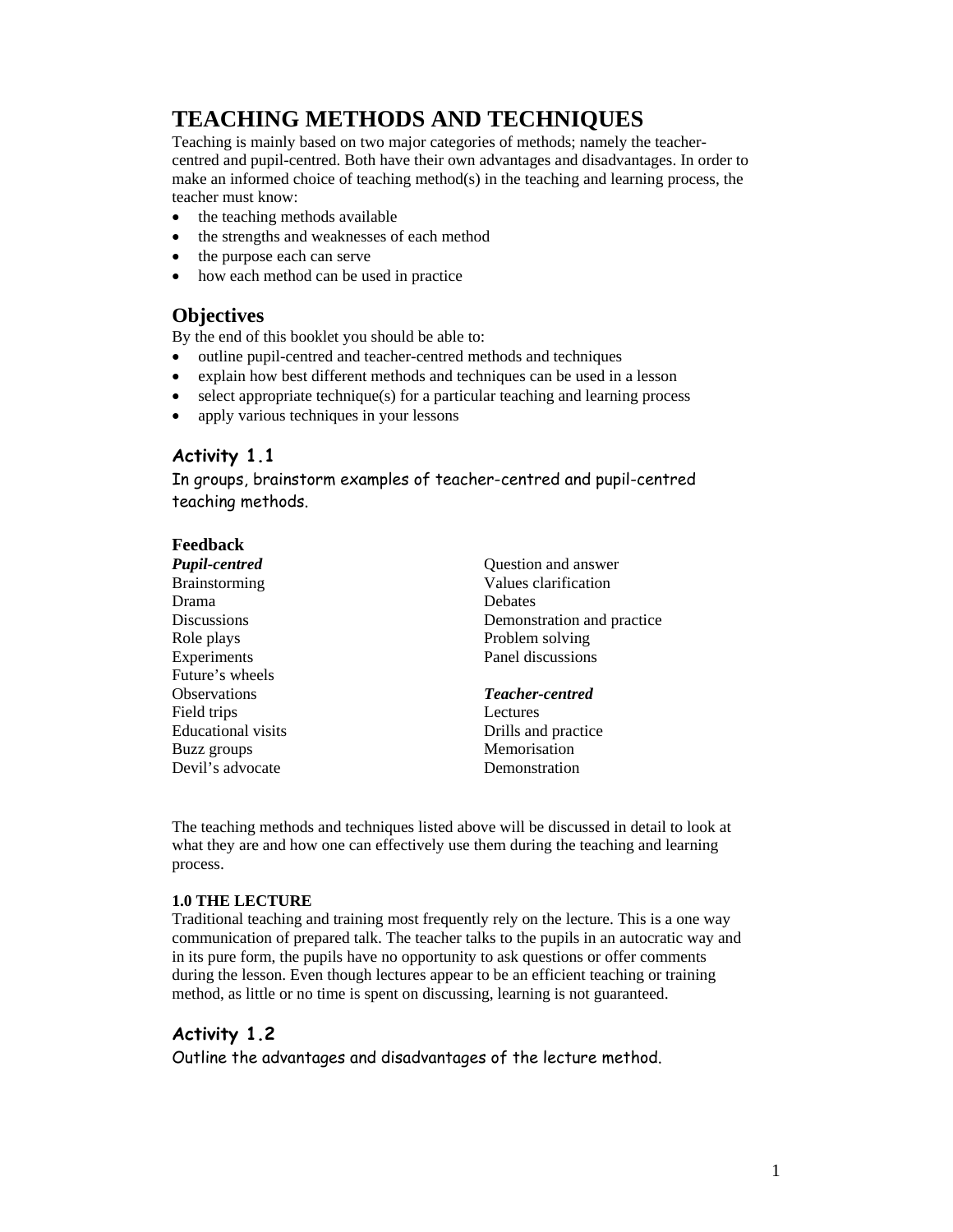| <b>Advantages</b>                                                                                                                                                                                                                                                                                                                                          | <b>Disadvantages</b>                                                                                                                                                                                                                                                                                                                                                                                                                                                                                                                                                                                                                                                                                              |
|------------------------------------------------------------------------------------------------------------------------------------------------------------------------------------------------------------------------------------------------------------------------------------------------------------------------------------------------------------|-------------------------------------------------------------------------------------------------------------------------------------------------------------------------------------------------------------------------------------------------------------------------------------------------------------------------------------------------------------------------------------------------------------------------------------------------------------------------------------------------------------------------------------------------------------------------------------------------------------------------------------------------------------------------------------------------------------------|
| The lecture method is useful when<br>introducing new subject matter or<br>presenting summaries or overviews<br>to pupils<br>The method is helpful when using<br>other participatory techniques<br>Lectures can be used for teaching<br>groups of any size<br>The lecture method helps the<br>teacher to cover a lot of content in a<br>short space of time | The lecture is usually<br>$\bullet$<br>presented as a monologue and<br>does not take into account the<br>individual needs, feelings or<br>interests of pupils. No<br>feedback from pupils is<br>required<br>If not properly the lecture<br>$\bullet$<br>method leads to boredom<br>Pupils seldom express their<br>$\bullet$<br>feelings and attitudes on what<br>is going on. Therefore, it is<br>difficult to assess whether or<br>not learning has taken place<br>and to what extent<br>• The quality of learning through<br>lectures is poor and superficial.<br>It is not permanent<br>The teacher spends a lot of<br>$\bullet$<br>time preparing detailed notes<br>which are rarely learned by the<br>pupils |

#### **How to make the lecture method more effective**

The problems with lectures are well known. To avoid falling into the trap of talking a lot and hoping the pupils are not only listening but absorbing too, the checklist by Jenny Rogers below may be helpful:

- Are you using lectures for occasions when other techniques will be less useful to pupils?
- Have you limited your lecture to no more than 20 minutes?
- Does your talk have a clear beginning, middle and end?
- Do you always keep to key points?
- Do you support your talk with a clear hand out?
- Do you support the lecture with pictures, diagrams or models?
- Do you know your body language and mannerisms and how they affect your lectures?

## **Activity 1.3**

#### Discuss other ways of making the lecture method more effective.

The lecture method can be more useful through the following:

- Varying the atmosphere of the lecture by using interest-arousing aids such as pictures, charts, models and others
- The presentation should be well organised so that pupils can follow the lesson
- Varying the stress of voice when lecturing to indicate essential points
- Using transitional words, phrases, sentences or statements. This will make the pupils follow and know when one point is finished and the next one is introduced
- Asking questions during the presentation and creating deliberate opportunities for the pupils to ask their own questions and express their views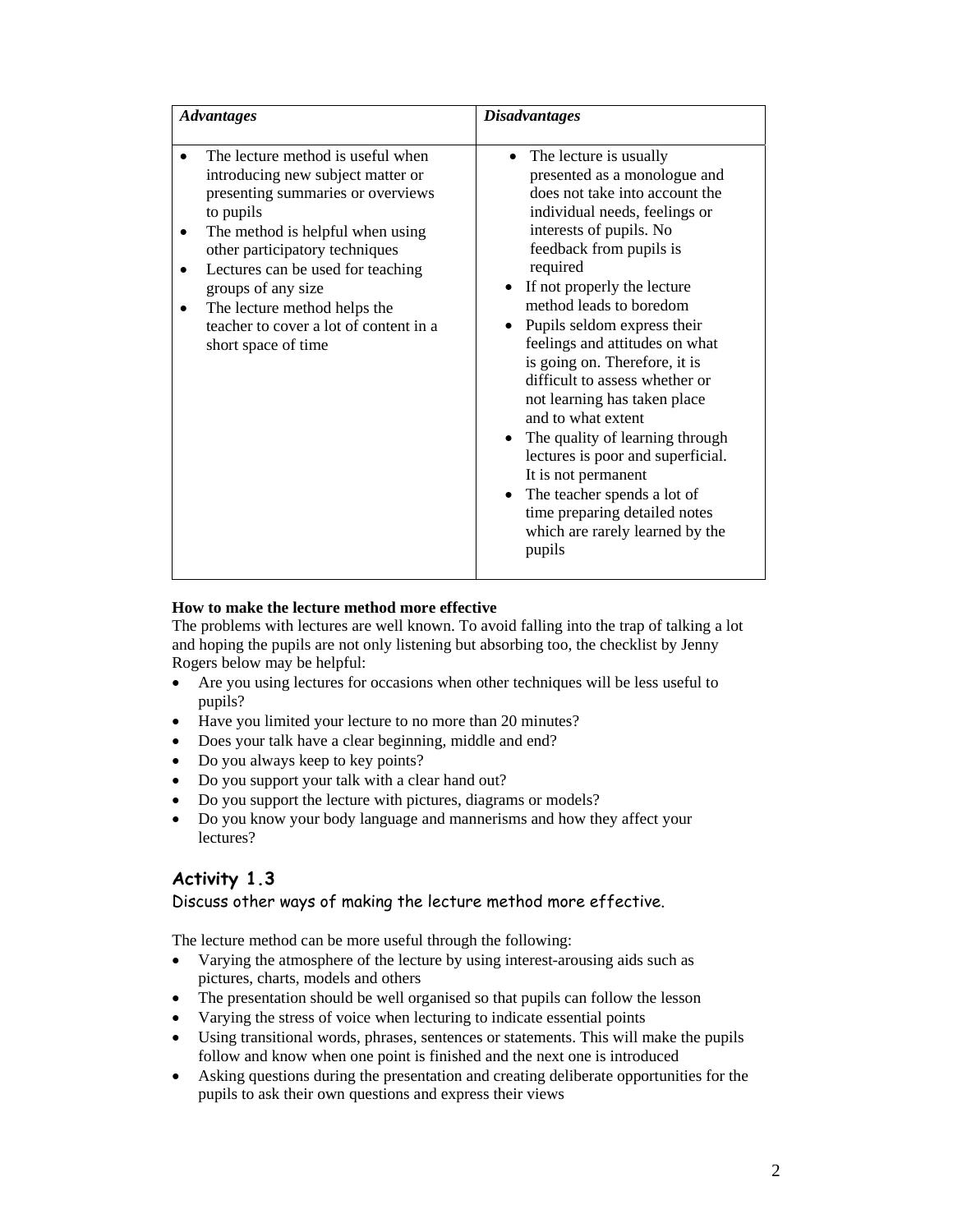## **Activity 1.4**

Prepare a lecture on a topic of your choice taking into consideration the tips discussed in the last activity.

#### **2.0 DRILLS AND PRACTICE**

Drill is the repeated hearing and use of a particular item. This technique is most helpful in language learning. As a form of repetition, drills enable one to focus sharply on particular points of grammar, vocabulary, pronunciation and spelling. The method can be fun if the teacher is lively and enthusiastic about it.

## **Activity 2.1**

Discuss the advantages and disadvantages of the drills and practice method.

| <i><b>Advantages</b></i>                                                                                                                                                            | <i><b>Disadvantages</b></i>                                                                                                                                                                                                                                                              |
|-------------------------------------------------------------------------------------------------------------------------------------------------------------------------------------|------------------------------------------------------------------------------------------------------------------------------------------------------------------------------------------------------------------------------------------------------------------------------------------|
| Increases pupils'<br>understanding of previous<br>work<br>Sharpens the skill under<br>practice<br>• Provides a foundation on<br>which higher level cognitive<br>skills can be built | • Can easily become boring and<br>monotonous<br>• It is difficult to sustain<br>motivation, interest or alertness<br>among the pupils because of the<br>repetitions involved<br>Degenerates easily into mere rote<br>$\bullet$<br>learning because understanding<br>is not the prime aim |

The following are some of the advantages and disadvantages of drills and practice:

## **Activity 2.2**

Outline areas in language or any other subject where drills and practice could be used.

### **Procedure for drills and practice**

When using drills and practice, the following procedure is useful:

- give a word or phrase or sentence
- let the class say it after you or respond to it or write it down
- repeat each item up to six times
- first ask pupils to practise as individuals rather than as a whole class

## **Activity 2.3**

Discuss ways of making drills and practice more effective.

Drills and practice can be made more effective through the following:

- They should be used only after thorough preparation to make the concept(s) to be learned clear
- They should be used only for short periods within a lesson
- They should be accompanied by relevant and appropriate teaching and learning aids such as drawings, objects, models and pictures to illustrate the concepts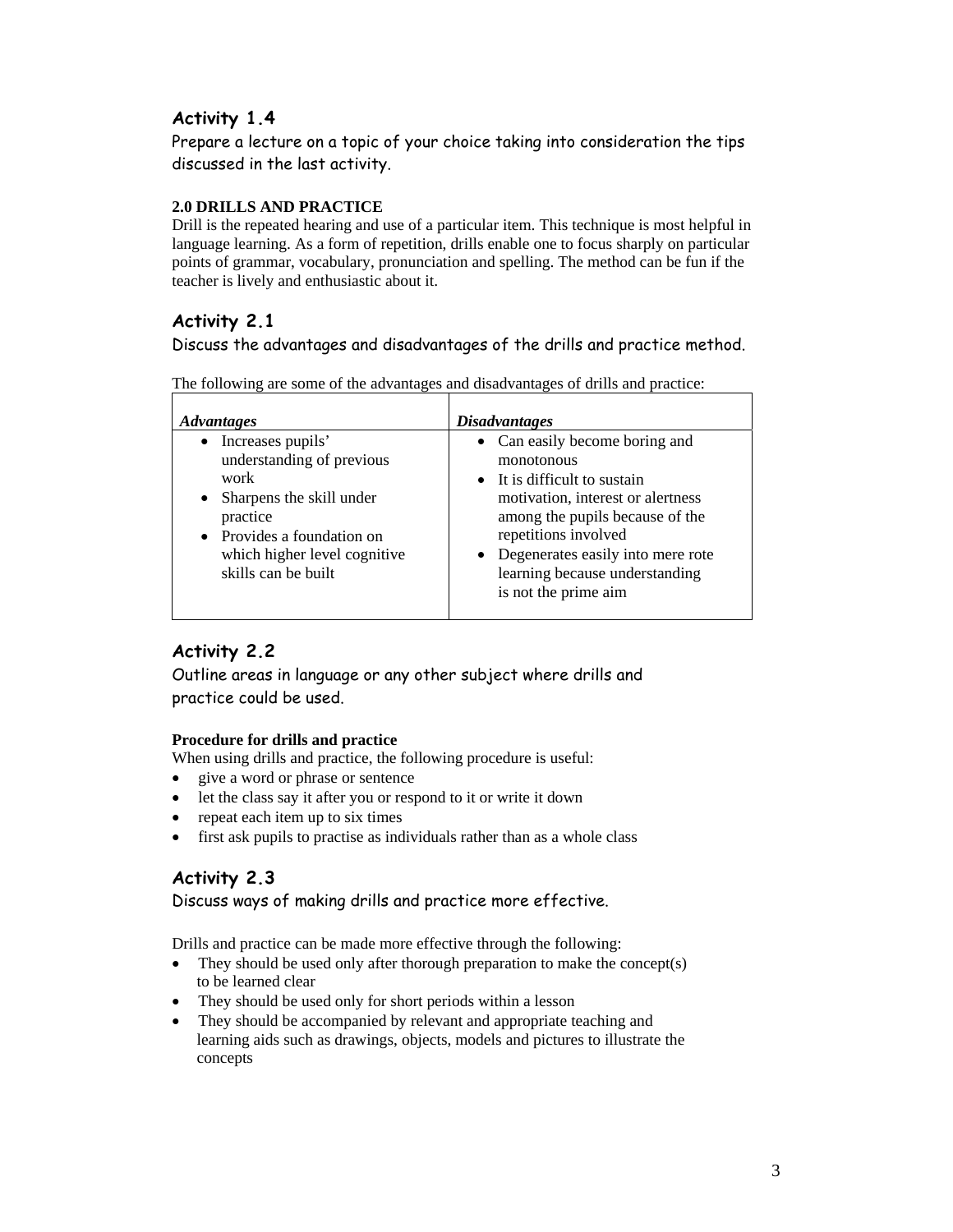## **Activity 2.4**

Prepare a drills and practice lesson on a subject and topic of your choice, bearing in mind the guidelines above.

#### **3.0 QUESTION AND ANSWER**

Question and answer is defined by Mtunda and Safuli as "a method both for teaching and oral testing based on the use of the questions to be answered by the pupils". When conducting a class or group discussion, teachers should be aware of the impact of turning down a pupil's response. By not accepting a response in a positive way, the teacher may discourage pupils from answering further questions.

The pacing of questions is also important. Pupils should be given enough time to think about a response. The questions should come rapidly enough to keep the pace of the class lively. Try not asking questions which will require a one word answer for example; yes or no. Instead, open and clarifying questions should be asked to encourage pupils to express themselves.

The questions will also help the teacher to assess his/her teaching and pupils` learning. It is therefore necessary that teachers also formulate higher order questions which require the pupils to apply, synthesize and evaluate knowledge or information.

## **Activity 3.1**

Discuss why you would ask questions during the:

- introductory phase of your lesson
- development phase of your lesson
- conclusion phase of your lesson

Question and answer would be used for the following reasons:

#### *Introduction*

During the introduction of a lesson, question and answer can be used to:

- find out what pupils already know
- stimulate pupils' interest in the lesson
- arouse an inquisitive mind in pupils

#### *Development*

In the development phase of the lesson, question and answer can be used to:

- check if pupils are following the discussions
- clarify any misconceptions that may develop as the lesson proceeds
- encourage pupils to contribute to the knowledge being presented

#### *Conclusion*

During the conclusion of a lesson, question and answer can be used to:

- evaluate the achievement of planned objectives
- find out whether any misconceptions still exist after the lesson development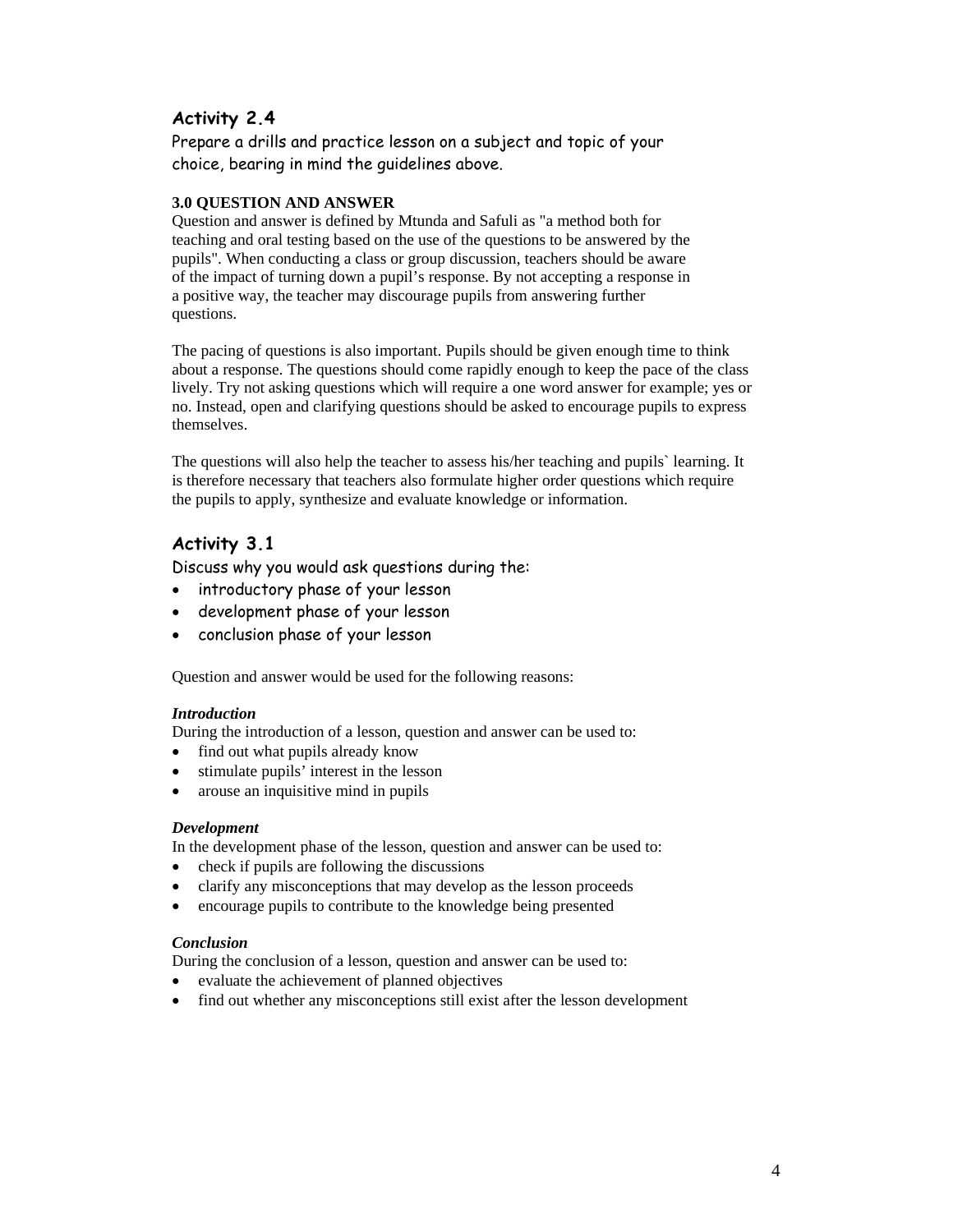## **Activity 3.2**

In groups, suggest the qualities of good questions.

#### **Characteristics of good questions**

- Good questions should:
- stimulate thought
- be short, simple and clear
- definite and not ambiguous
- encourage pupils to express themselves
- relevant to the content covered
- appropriate to children's ability

### **Activity 3.3**

#### Suggest the guiding principles that one would follow to make question and answer effective.

Question and answer can be made more effective through the following:

- Questions should be written in advance on a piece of paper in order for the teacher to ask with little difficulty
- Follow the Pose, Pause and Pounce (PPP) order (ie state the question, pause for 5 or more seconds and then call on a pupil to answer)
- Distribute questions evenly and reinforce pupils' answers accordingly
- Probe pupils' responses through *why*, *what* and *how* questions to provoke thought and induce a longer explanation
- Ask pupils questions of varied levels of difficulty
- Discourage chorus answers
- Ask questions which are within the pupils' experiences and ability
- Do not repeat or rephrase questions unless requested to do so by the pupils themselves

#### **4.0 BUZZ GROUPS**

Another teaching technique is the buzz group. This technique is commonly known as group work. During a lesson, the class can break into groups to discuss one or two specific questions or issues. The room soon fills with noise as each group *buzzes* in discussions.

If possible, one member from each group should report its findings to the whole class. Buzz groups can be in pairs, trios or more, depending on the activity. While they are buzzing, pupils are able to exchange ideas drawn from their collective abilities, knowledge and experiences.

## **Activity 4.1**

Work in groups to identify the guidelines that you would follow when using buzz groups.

#### **Guidelines for effective use of buzz groups**

- explain the task to be discussed before the class breaks into groups
- organise pupils into mixed ability groups or same ability groups as need be
- supervise the discussions in the groups so as to encourage and help pupils in difficulty
- manage feedback concisely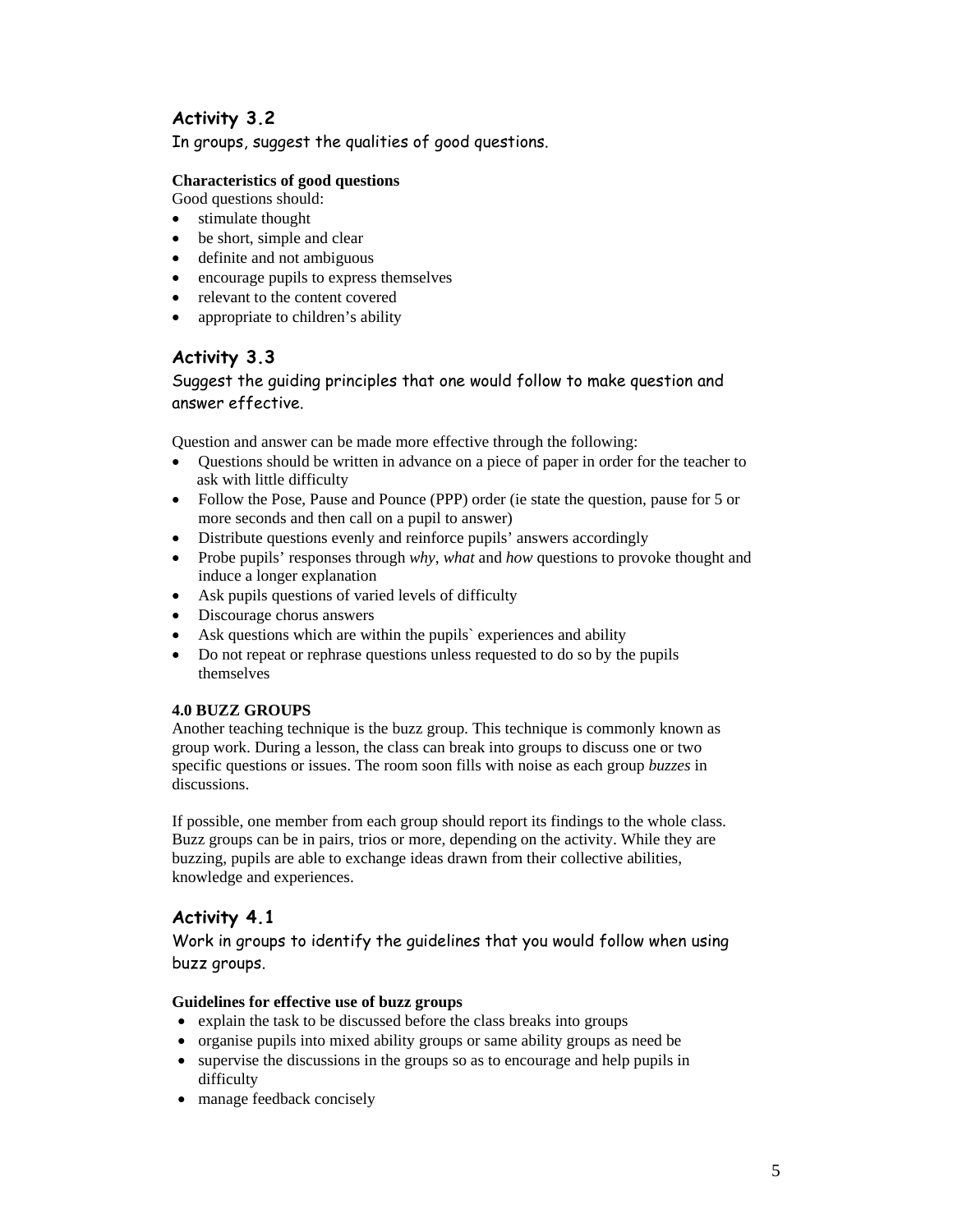- rotate group leadership roles regularly
- try to give different but related tasks to each group to motivate and give each group a special responsibility
- if the task is the same for all groups, organise feedback in such a way that one group present their ideas; with other groups only contributing new ideas or let one group report one point at a time until all the groups have contributed
- be time conscious

## **Activity 4.2**

Buzz groups can be used in any class. Select areas in any subject on the curriculum where buzz groups can be used and prepare a lesson on one area reflecting the technique.

#### **5.0 DISCUSSION**

Robert Shostak (2003) describes the discussion method as one that permits open interaction between student and student as well as between teacher and student. It involves free flowing conversation, giving students an opportunity to express their opinions and ideas, hear those of their peers and the teacher. The teacher does not take the leadership role. He/she rather participates as a member of the groups. And everyone adheres to the guidelines for specified acceptable discussion behaviour. If properly planned and structured, the discussion method involves pupils in higher order cognitive skills such as analysis, synthesis and evaluation.

## **Activity 5.1**

In groups, describe briefly situations in which class discussion would be used.

The discussion method is used when:

- checking what has been learnt, eg from a field or an educational trip
- exploring the opinions, knowledge and experiences of pupils
- concluding a laboratory experiment
- giving pupils practice in forming, expressing and evaluating opinions

## **Activity 5.2**

Outline the guidelines one should follow to use the discussion method.

Guidelines for the discussion method are as follows:

- The topic chosen for discussion should be interesting and relative to the pupils' level of difficulty. This ensures maximum pupil participation during the discussion
- Structure the discussion by means of a series of questions
- Clarify the terms which may help pupils understand the topic under discussion
- Let one pupil speak at a time
- Follow up on interesting points raised by pupils to assist them to capture the major points on the topic under discussion
- Keep your eye on the objectives and the time
- Write down the main points of the discussion on the chalkboard

#### **6.0 BRAINSTORMING**

Brainstorming is a technique in which every pupil's response that applies to a given topic is acceptable. It is important not to evaluate ideas but accept and record each idea on the chalkboard or a piece of paper as it comes. Pupils need to know that they will not be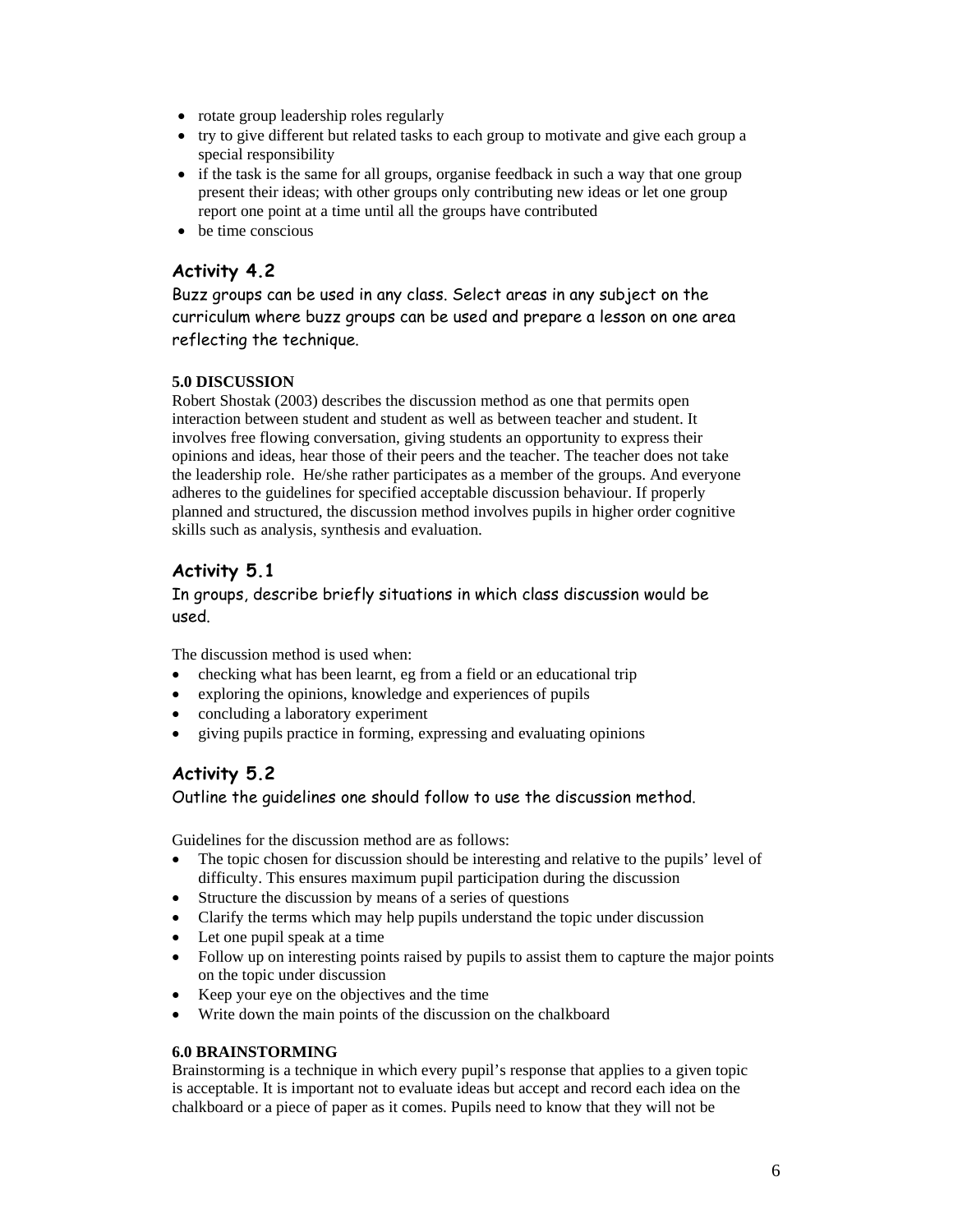required to justify or explain any answer. After a period of brainstorming (which should not be too long), time for reflection on or prioritising of the list should be allowed. The brainstorming can be done as a whole class or in groups. If in groups, it is good to let the high ability pupils take a leading role.

Brainstorming is effective for:

- sensitive and controversial issues that need to be explored
- encouraging pupils who are quite and hesitant to enter into discussions
- generating a large number of ideas as quickly as possible

## **Activity 6.1**

Outline the advantages and disadvantages of brainstorming.

#### **Feedback**

|   | <b>Advantages</b>                     |           | <b>Disadvantages</b>                     |
|---|---------------------------------------|-----------|------------------------------------------|
|   | Gives pupils the opportunity to think |           | Very difficult to ensure that every      |
|   | through issues                        |           | one speaks, particularly if the class is |
|   | Promotes respect for other pupils'    |           | large                                    |
|   | ideas                                 | $\bullet$ | After the brainstorming session, re-     |
|   | It is a quick and effective way of    |           | organising the ideas or points maybe     |
|   | generating ideas from pupils          |           | time consuming                           |
| ٠ | Encourages every pupil to express     |           |                                          |
|   | his/her views freely since responses  |           |                                          |
|   | are not judged immediately            |           |                                          |
| ٠ | It is one way of determining pupils'  |           |                                          |
|   | knowledge before getting into a topic |           |                                          |
|   | Ideas generated are owned             |           |                                          |
|   | collectively by groups of pupils      |           |                                          |
|   |                                       |           |                                          |

### **Activity 6.2**

- 1 Brainstorm ways of living positively with HIV/AIDS.
- 2 In groups, brainstorm the causes of early marriage among the youth of Malawi.

#### **7.0 ROLE PLAY**

In role play, pupils use their own experience and creativity to imitate a real life situation. When done well, role play increases pupils` self confidence, gives them the opportunity to understand or feel empathy for other people's view points or roles, and usually encourages them to come up with practical answers, solutions or guidelines on various issues.

Pupils act out what they would say or do in a given situation. The acting can last 5 to 10 minutes. Other pupils watch and listen carefully. After the role play, they discuss the performance.

The situation is then discussed. Pupils may raise and discuss questions such as: Does this happen in our community? Who or what causes this problem, how can it be solved and who can solve it?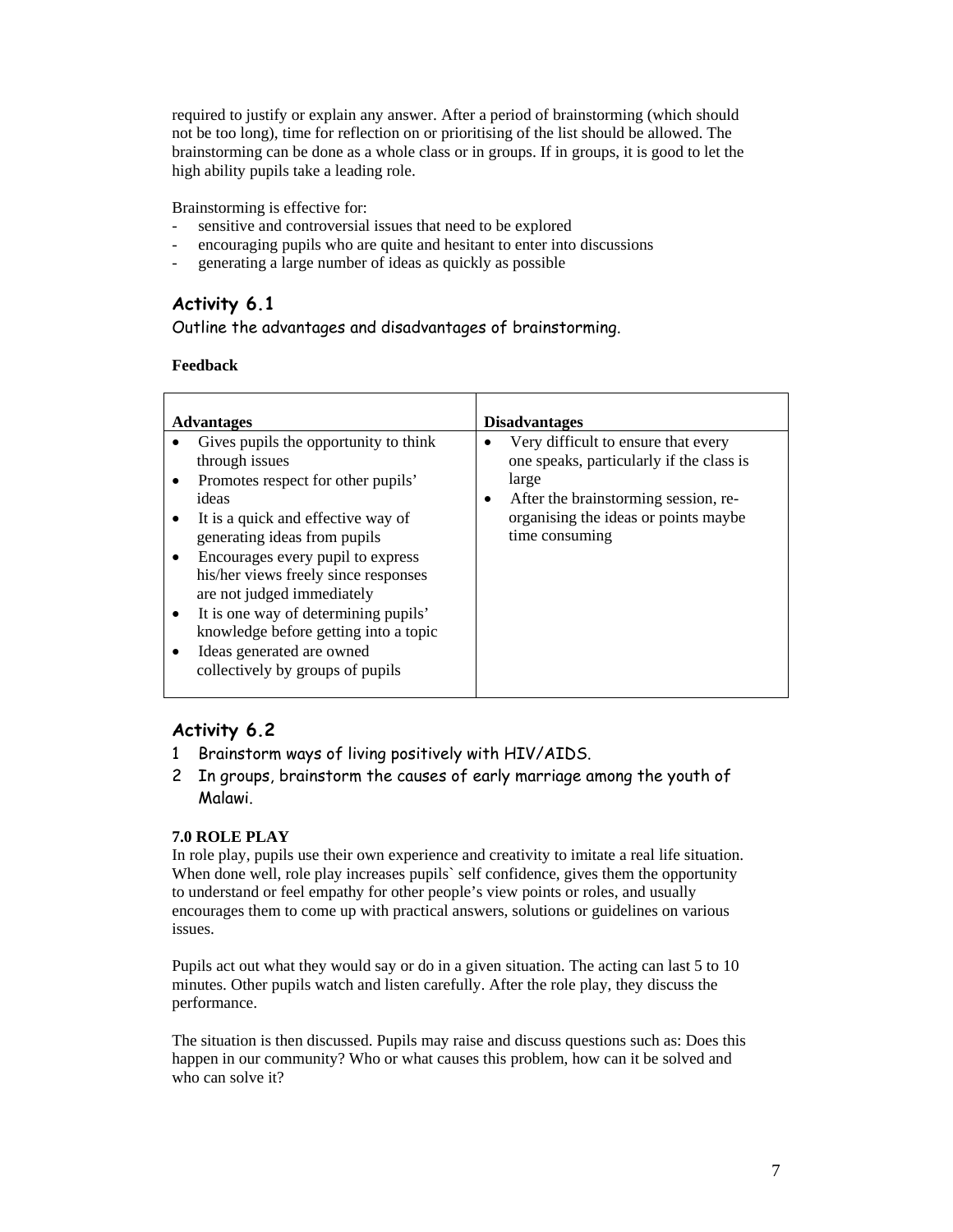## **Activity 7.1**

#### What guidelines would you follow when using roleplay?

Guidelines for role play are as follows:

- Give a description of the role and the situation briefly to the entire group
- Ask for volunteers or appoint pupils to act out the role play
- Tell the players that they can add to their roles and use their own ideas about what the person would say or feel in the situation
- Give the actors a few minutes to prepare and let them act out the play within 5 to 10 minutes
- After the role play, the class should discuss the performance
- De-role the pupils afterwards to avoid the pupils getting stuck with the names and roles they assumed in the play. To de-role, you may briefly explain that the roles and names the acting pupils took in the role play are not part of the pupils' real life. The acting pupils have not taken on new names or roles.

## **Activity 7.2**

Role play: Preventative measures for malaria - general studies

- : Addition and subtraction of money mathematics
- : A pupil with good morals and values life skills education

#### **8.0 VALUES CLARIFICATION**

Values' clarification is the process of identifying and critically examining one's values, beliefs, attitudes, convictions and opinions on different issues such as drugs, pregnancy and cultural practices.

Values' clarification aims at:

- allowing pupils to recognise, acknowledge and tolerate the variety of opinions held by others
- enabling pupils to identify their personal beliefs and attitudes with regard to:
	- cultural issues
	- social issues
	- sexual and reproductive health
	- consumer rights<br>- many other issue
	- many other issues

### **Activity 8.1**

Suggest the guidelines a teacher should follow in order to use values' clarification effectively.

#### **Guidelines for effective use of values' clarification**

Values' clarification can be more effective if the following guidelines are born in mind:

- One of the common ways of conducting values clarification is to use 5 cardboards labelled **strongly agree, agree, neutral, disagree, strongly disagree** and post them at different points in the classroom
- Explain to the pupils that as you read each statement they should go to the board which best reflects their views
- Begin with a less threatening or a more general statement
- Select a sample of people to explain why they choose to take a particular position
- Pupils *may* change positions if convinced by other pupils' explanation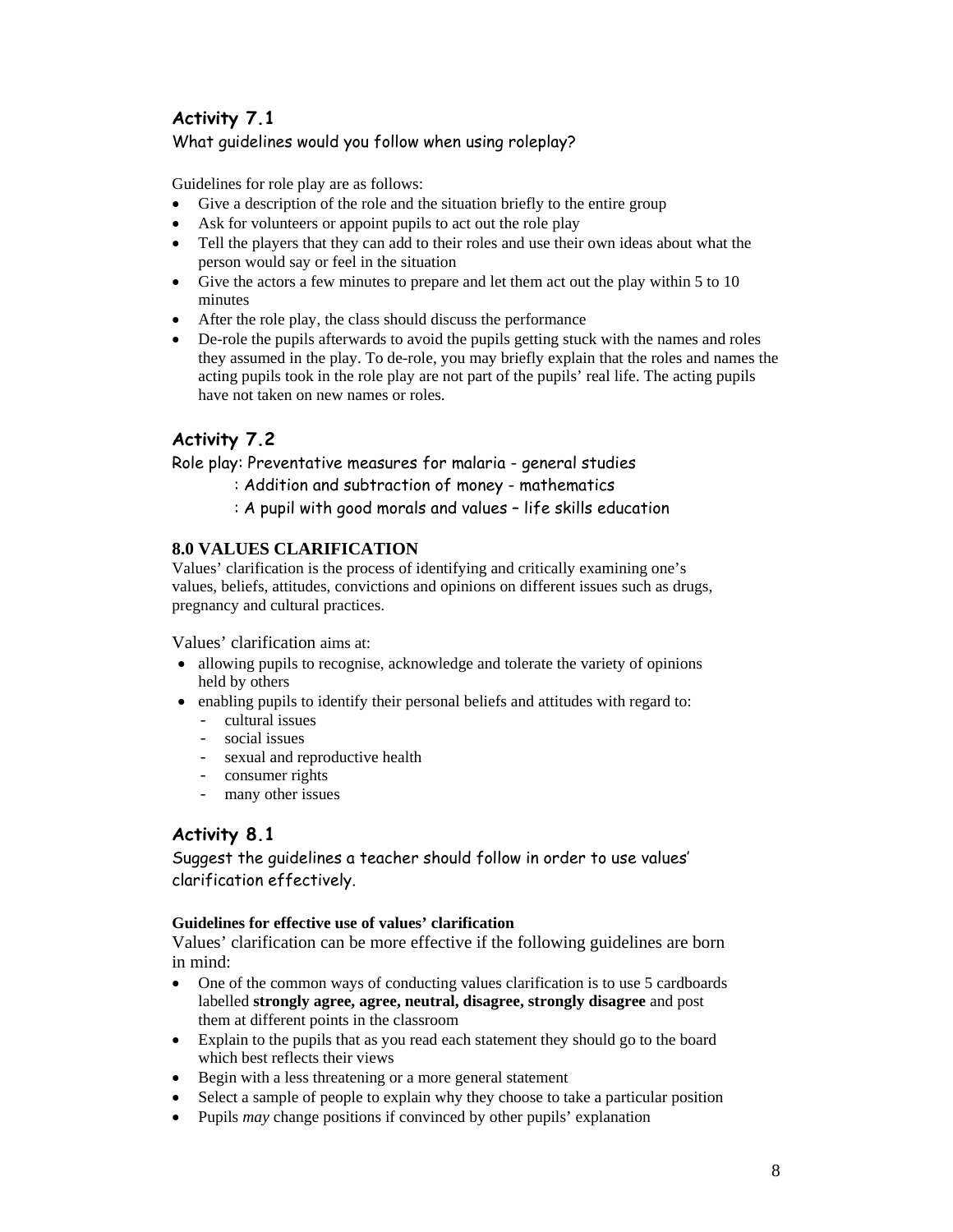- The teacher must avoid expressing his/her opinion. The role of the teacher is to create a climate of tolerance and a sense of how broad the spectrum of ideas can be
- When the discussion becomes heated, the teacher should ask the pupils to pay attention to how deeply felt values can be

## **Activity 8.2**

Conduct a values' clarification exercise on the following statements. Less threatening and more general

- Teachers should be posted to their home districts.
- Multipartyism is a good system of government.

#### More specific

- A woman who wears a mini-skirt should be raped.
- Condoms should be distributed to school children.

#### **Activity 8.3**

Suggest other ways values' clarification can be done.

#### **9.0 FUTURE'S WHEELS**

Future's wheels are used when the consequences of risky behaviour need to be brought to the attention of the youth. They also indicate the sense of the problem identified as a risky behaviour. Basically the problem wheel rolls into future consequences which roll into other negative and undesirable situations. Similarly, the wheels of the causes of the problem being discussed seem to roll into the problem. Therefore this is a graphical presentation of the causes and the results of certain behaviours.

- pupils have problems in visualising the future
- causes and consequences of problems/situations are unclear
- building a consensus
- planning essays or compositions on causes and effects of problems or situations

#### **Activity 9.1**

Outline the guidelines for using future's wheels.

#### **Guidelines for future's wheels**

The following guidelines should be borne in mind when using future's wheels:

- The central problem under discussion should have identifiable causes, which consequently roll out into effects
- Pupils should brainstorm in either groups or as a class on the root causes and steadily identify more causes that lead into the central problem
- In the same way they should map out the effects that emanate from the central problem
- Pupils should draw arrows to show the relationships
- Discuss the future's wheels with the whole class
- Summarise the activity by asking pupils questions on the lessons they have learnt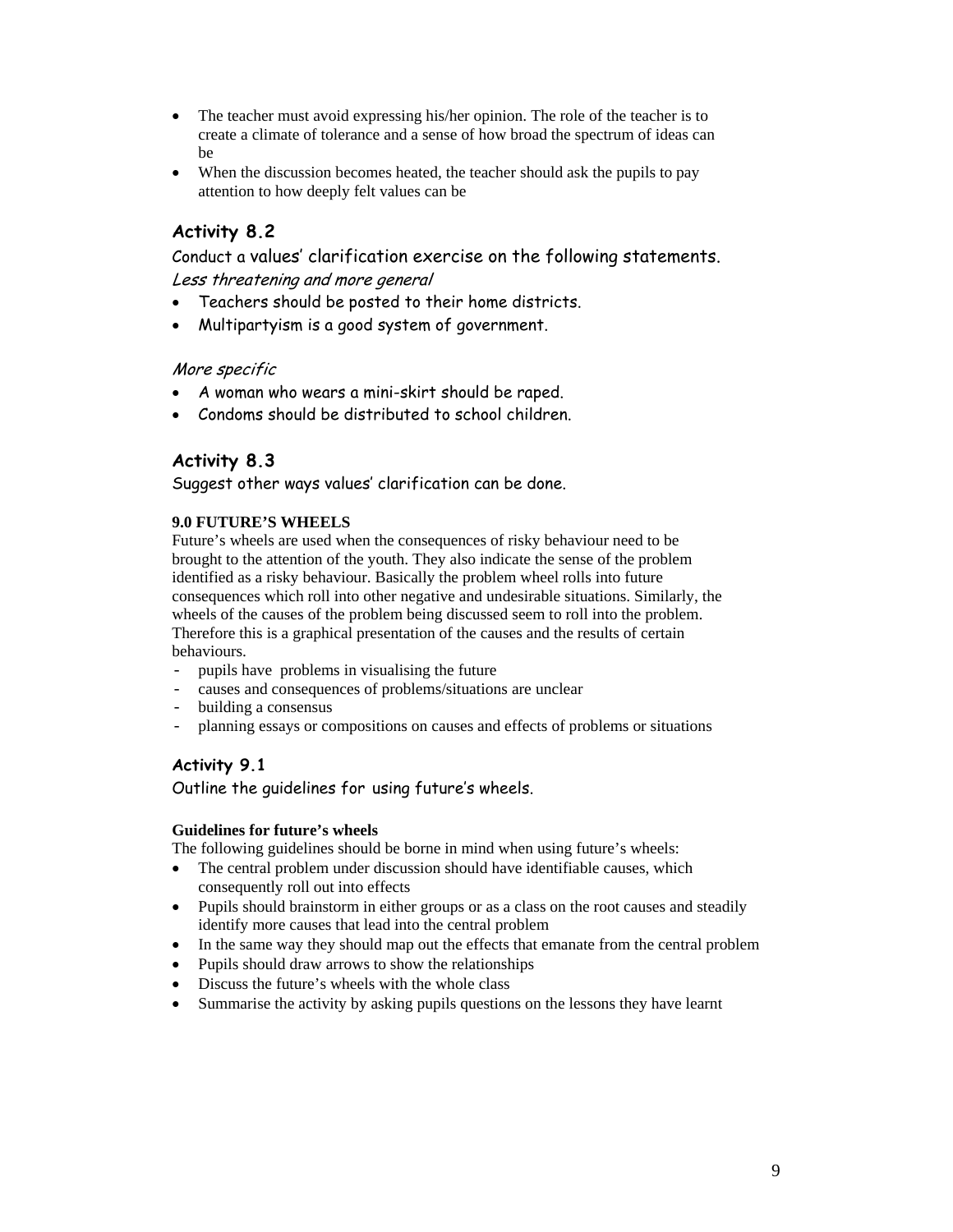#### **Activity 9.2** In groups complete the future's wheels below.



#### **Activity 9.3**

In groups, identify the strengths and limitations of future's wheels as a teaching technique.

#### **Strengths and limitations of future's wheels**  *Advantages*

Advantages of future's are as follows:

- it allows for pupil participation whether at group or class discussion level
- the session moves quickly and usually keeps the attention of learners
- the future's wheels diagram has a strong visual impact and can enhance understanding of concepts
- it provides a clear picture of the complex nature of problems

#### *Limitations*

Future's wheels has the following limitation:

• it requires that the pupils should have some knowledge of the subject area before it can be used

#### **Activity 9.4**

Develop future's wheels on the following topics:

• Drug and alcohol abuse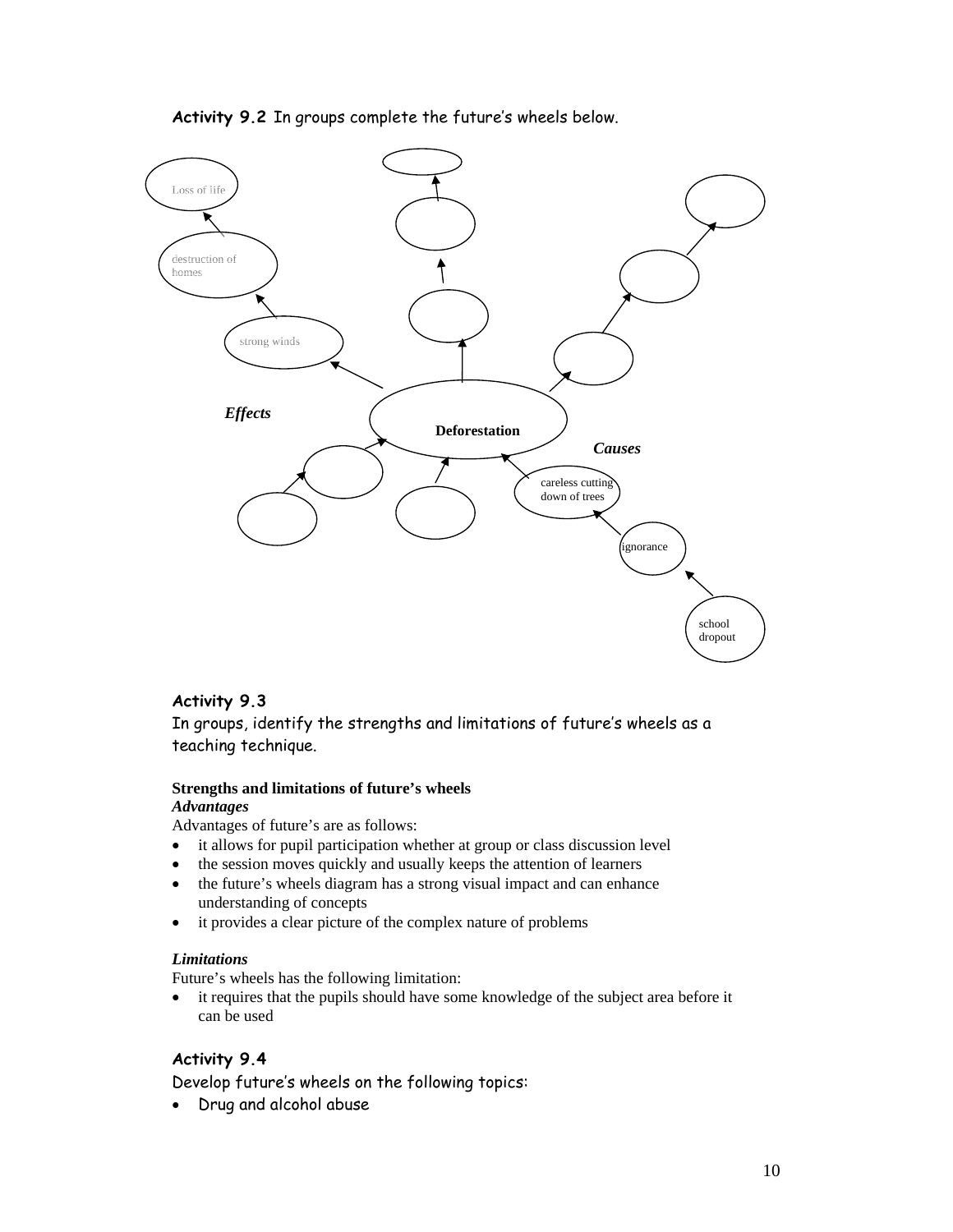- HIV/AIDS
- Poverty
- Break down of moral values

#### **10.0 DEMONSTRATION AND PRACTICE**

This is where the teacher performs an instructional activity or a process as pupils observe. The aim of the demonstration is to provide pupils with a concrete illustration of what they are expected to do, how they can best do it and how they can tell when they have used the skill or ability correctly. Geoffrey Pretty (1993) calls this a "doing detail."

Demonstrations should be followed by giving pupils an opportunity to practise the skill either individually or in groups.

## **Activity 10.1**

In groups, brainstorm the areas in which demonstration and practice may be used in the following subjects:

- Creative arts
- Science and health education
- Mathematics
- Chichewa
- Physical education
- Music
- English
- Needle work

#### **Activity 10.2**

Discuss why demonstration is necessary in the teaching and learning process.

Demonstration is necessary when:

- materials are insufficient
- the activity may be dangerous to the pupils
- time is not adequate
- introducing a new skill or concept

### **Activity 10.3**

Identify the guidelines you would follow to effectively use demonstration and practice.

#### **Guidelines for effective demonstration and practice**

The following guidelines may assist in making demonstration and practice more effective.

- If the class is too large, demonstrate in small groups
- When demonstrating, stand at a raised point for all pupils to see you. Or the pupils can be made to sit in a semi-circle or shorter pupils should be in front
- Make sure that the actions being demonstrated match the voice
- Check in advance that all necessary teaching and learning resources are available and working properly
- Ask some pupils to demonstrate to their colleagues from time to time
- Go through the steps of the activity one at a time
- Ensure that every pupil understands what is going on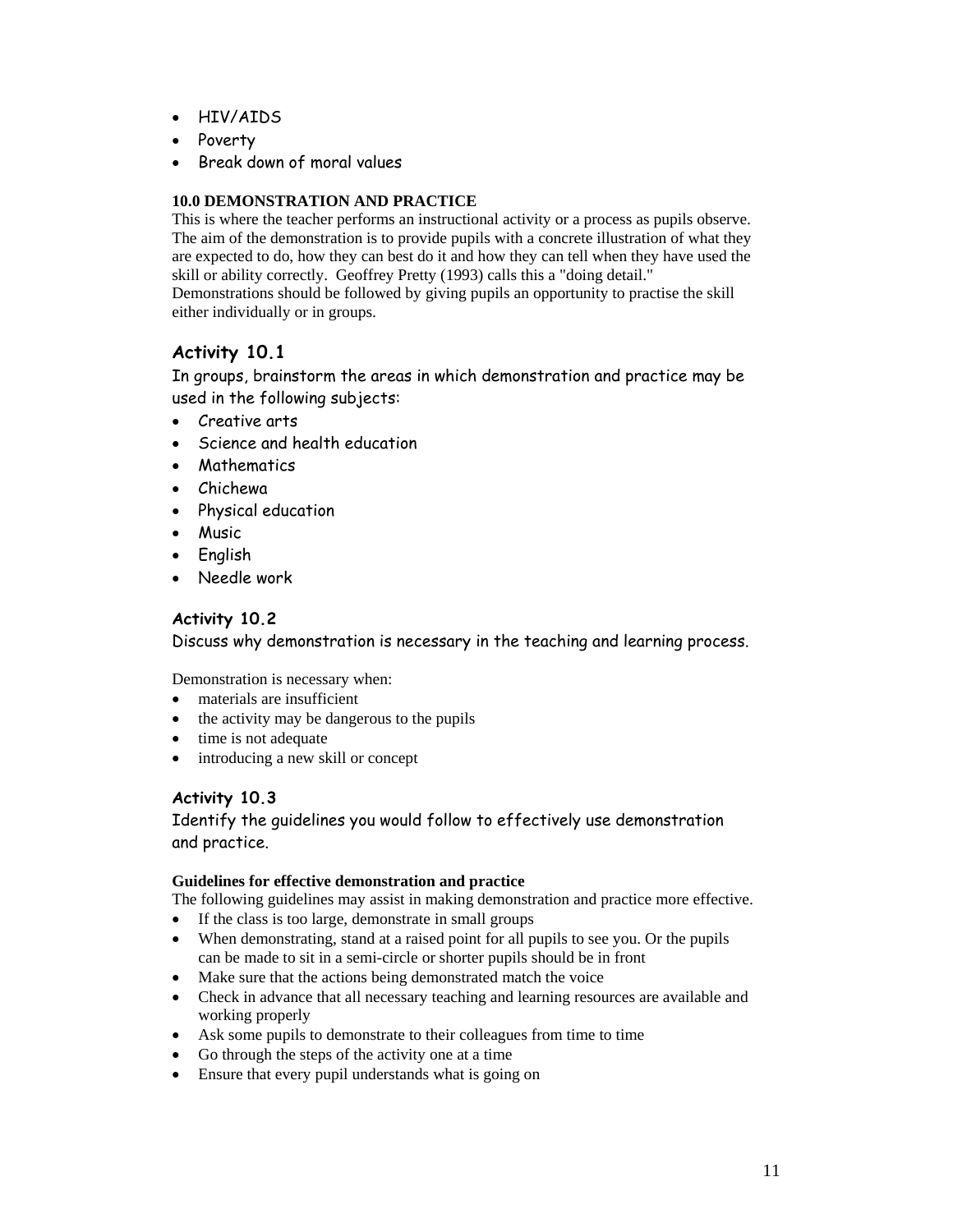#### **11.0 SONGS AND JINGLES**

Songs and jingles provide teachers with ready made messages which can be discussed with pupils to determine the nature of the messages and their appropriateness. Using songs and jingles has been found to be a powerful means of reaching out to specific pupils.

#### **Guidelines for effective use of songs and jingles**

Using songs and jingles can be more effective if the following guidelines are used:

- Where possible ask pupils to compose songs on various issues
- Or identify songs from the local setting eg traditional songs, songs by bands or choirs
- Listen to them together with the pupils
- Subject them to the following questions:
	- What is the nature of the song?
	- Is it well known?
	- Who are the target audience?
	- What are the messages?
	- Are they culturally appropriate?
	- Are the messages contributing to the understanding of the subject matter at hand?
	- What impact would the message(s) in the song have on the youth?

## **Activity 11.1**

Listen to any popular song and attempt to answer the above questions on it.

### **Activity 11.2**

In groups, discuss the strengths and limitations of songs and jingles as a teaching method.

#### *Strengths of songs and jingles*

Songs and jingles have the following strengths:

- They provides knowledge, skills and attitudes to pupils in an enjoyable manner
- The message can be further discussed with their peers after class; thus allowing for more pupil participation

#### *Limitations of songs and jingles*

The following are limitations of songs and jingles:

- It needs creativity to come up with a song or a jingle
- The message to be learned may be lost through the musical qualities of the song or jingle

#### **12.0 GAMES**

Games are a means of passing on knowledge, skills as well as attitudes in a manner that entertains and keeps learners motivated. In this way, learning is made more effective and permanent. There are a number of games that may be used in different topics and situations. Many games can be adapted from regular games and changed to suit the topic under discussion.

### **Activity 12.1**

Outline the guidelines for effective use of games.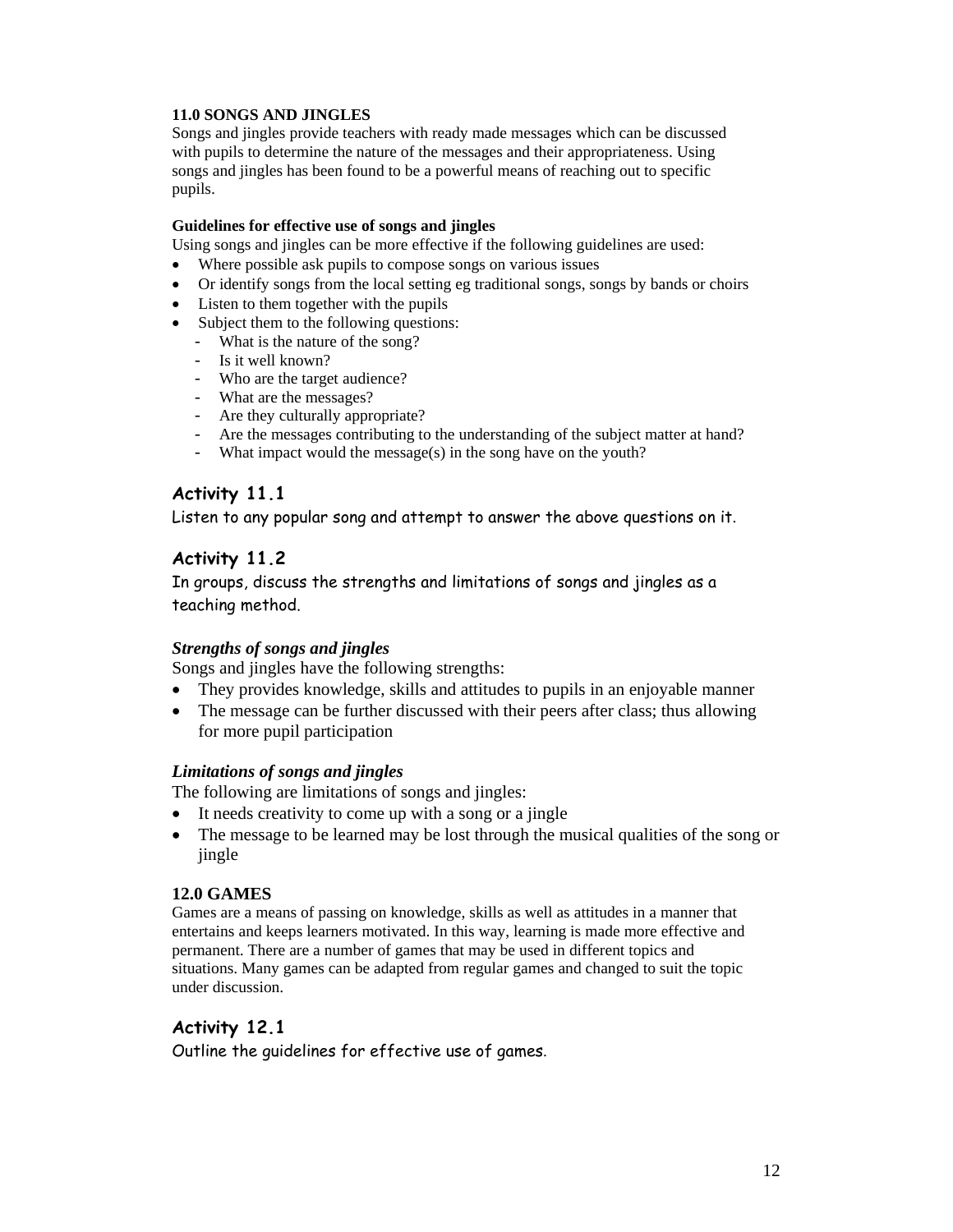## **Activity 12.2**

- 1 Identify as many games as possible which you can use to teach a subject of your choice.
- 2 Prepare a lesson using one of the games you have identified.

## **Activity 12.3**

What in your opinion are the major strengths and limitations of games? How can you overcome the limitations?

#### **13.0 DEVIL'S ADVOCATE**

Devil's advocate is a form of role play in which one person tries as hard as possible to convince a friend to give in to temptation. The other person has to respond to all the devil's temptations by giving the reasons why he or she does not want to give in to the temptation.

#### **Guidelines for using devil's advocate**

- Pupils should identify temptations which they face in their lives (eg smoking, sex, drinking, stealing, cutting down trees carelessly).
- In pairs one pupil pretends to be a bad friend (the devil) who is trying to make the other give in to the temptation.
- The pupils should reverse roles after some time
- The teacher should summarise the activity by highlighting the reasons against giving in to the temptation.

### **Activity 13.1**

- 1 In pairs, perform devil's advocate on the following:
	- Early marriage
	- Drug and substance abuse
	- Sugar daddies/mummies
- 2 What are the strengths and limitations of this method?

#### **Strengths of devil's advocacy**

Devil's advocacy is useful since it:

- Promotes critical thinking and problem solving skills in pupils as they need to be aware of the arguments for both sides of an issue since they exchange roles half way through the advocacy
- Prepares pupils for handling peer pressure and temptation towards risky behaviour

#### **Limitations of devil's advocacy**

• Some pupils might be convinced by the arguments in favour of the risky behaviour if the technique is not well handled

#### **14.0 CASE STUDY**

The case study method involves the presentation and analysis of an incident, story or scenario that has happened or could happen. These should be simple and based on facts. When doing case studies pupils should be divided into buzz groups. Below is an example of a case study.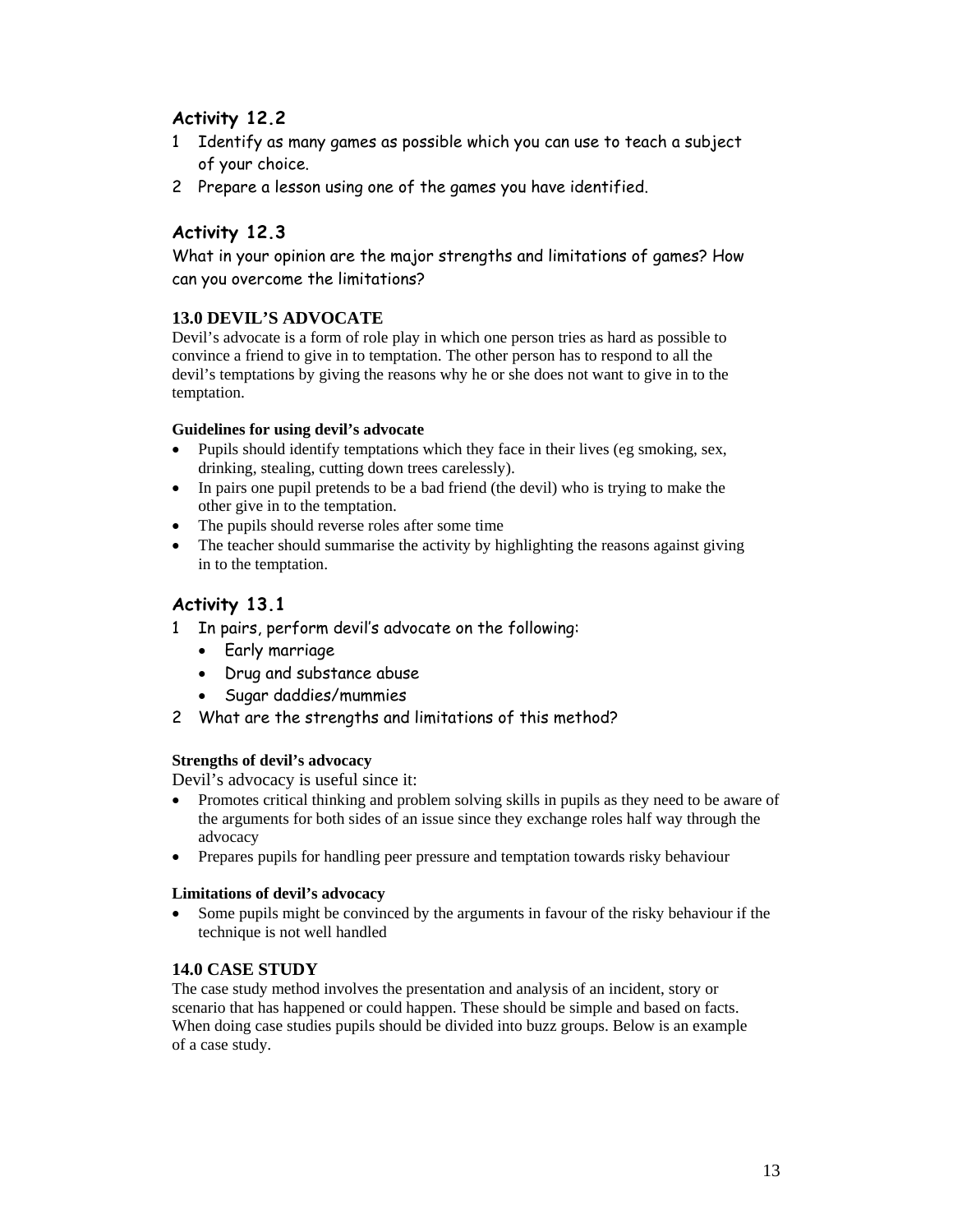Read the story below and answer the questions that follow.

Mwawa is a quite young man who lives in Mwazama Village. His friends are insisting that he should go drinking with them but he refuses. One day his friends tell him that if he refuses to go with them they will beat him up. But he still refuses because his mother once told him that people get infected with HIV/AIDS at drinking places.

- Is Mwawa's decision good? Why?
- Is Mwawa's mother correct in saying that people get HIV at drinking places? Explain.
- What advice would you give to Mwawa and his friends?

### **Activity 14.1**

What guidelines should one follow when using case study?

#### **Activity 14.2**

- 1 Develop a case study on a topic in a subject of your choice.
- 2 Explain the advantages and disadvantages of using case study as a teaching method.

#### **Advantages of case study**

Advantages of using case study are as follows:

- The case study technique serves as an effective substitute for reality. The learner analyses and solves real – life challenges without suffering or going through the consequences of failure
- Working in groups enables each pupil to participate actively and think through what they might do if the problem or challenging situation occurred to them
- Case study is useful in developing analytical, problem solving and decision making skills

#### *Limitations of case study*

The main limitations of case study are as follows:

- a lot of time and effort are required to develop the case study
- there are no definite solutions to problems presented in case studies
- the facilitator ought to be skilled in handling case studies

#### **15.0 DEBATE**

Two teams discuss a single topic. One team argues for the `yes` side of the issue whereas the other team argues for the `no` side. The teams should spend some time brainstorming their arguments before the debate. They should then elect two or three speakers to represent their team in the debate.

#### **Guidelines for conducting debate**

Guidelines for conducting debate are as follows:

- There should be a chairperson to conduct the debate
- The chairperson should introduce the speakers and make sure order is kept
- The time limit for each speaker should not be more than 5 minutes
- Speakers should stand in front of the main group and present their views in turn.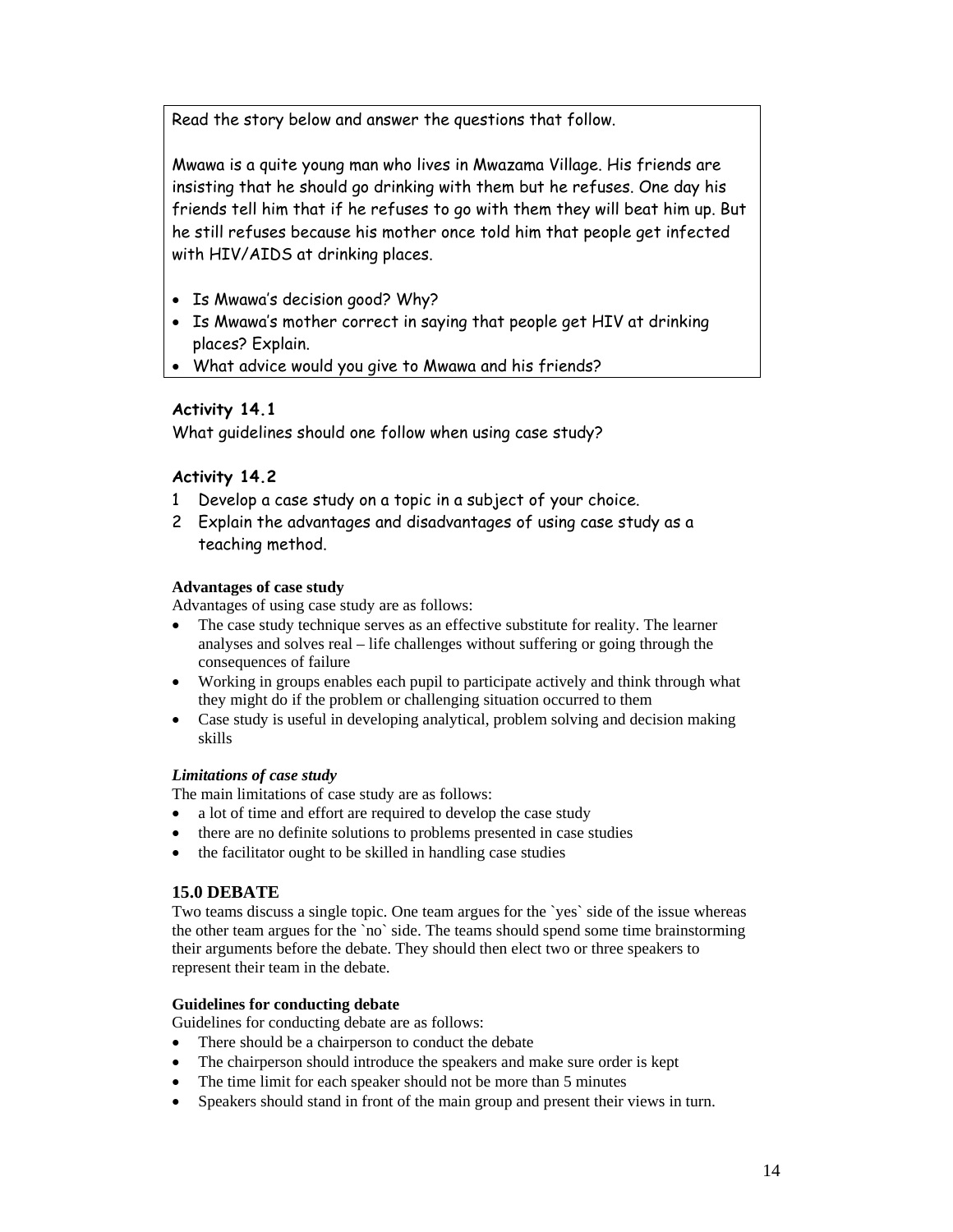## **Activity 15.1**

- 1 Discuss the advantages and disadvantages of using debate as a teaching method.
- 2 Conduct a debate on the following motions:
	- All people with HIV/ AIDS should be quarantined ie isolated from society.
	- The government should give the land in national parks and game reserves to landless people.

#### **16.0 FIELD VISITS/EDUCATIONAL VISITS**

Field trips are lessons conducted outside the classroom with the aim of giving pupils first hand information and experiences on subject matter under discussions. The trip is part of on going study and teachers' should prepare in advance activities for pupils to do at the site. Pupils are given the chance to relate classroom work to their every day life. For example, a teacher may take his or her class to a nearby pond to observe the life cycle of mosquitoes in science and health education or to a nearby main road to observe road users in general studies.

Educational trips are outings made in order to consolidate what is learnt in the classroom. Here the teacher does little at the site, it is the responsibility of a resource person to explain the ideas and processes to the pupils. These trips could include visits to industrial sites, hospitals and other institutions.

### **Activity 16.1**

Discuss the advantages and disadvantages of field trips/educational trips.

#### *Advantages*

Advantages of field trips and educational visits are as follows:

- Pupils gain knowledge, skills, and attitudes by observing (using all their senses)
- Pupils relate classroom ideas to the real word
- Provides pupils with an opportunity to carry out practical work in relation to what they have learnt.
- Provides pupils with a variety of learning styles and thus helps them learn more effectively

#### *Disadvantages*

- Time consuming to undertake
- Requires a lot of arrangements and organisation
- Sometimes requires parental consent before children can be taken out
- May be prone to eventualities
- Visits may be costly with regard to transportation and provision of meals

### **Activity 16.2**

Discuss how you would effectively plan and organise a field/educational trip.

- The trip should have an aim/objective which should be communicated to the pupils well in advance
- Make a preliminary trip to determine the suitability of the place